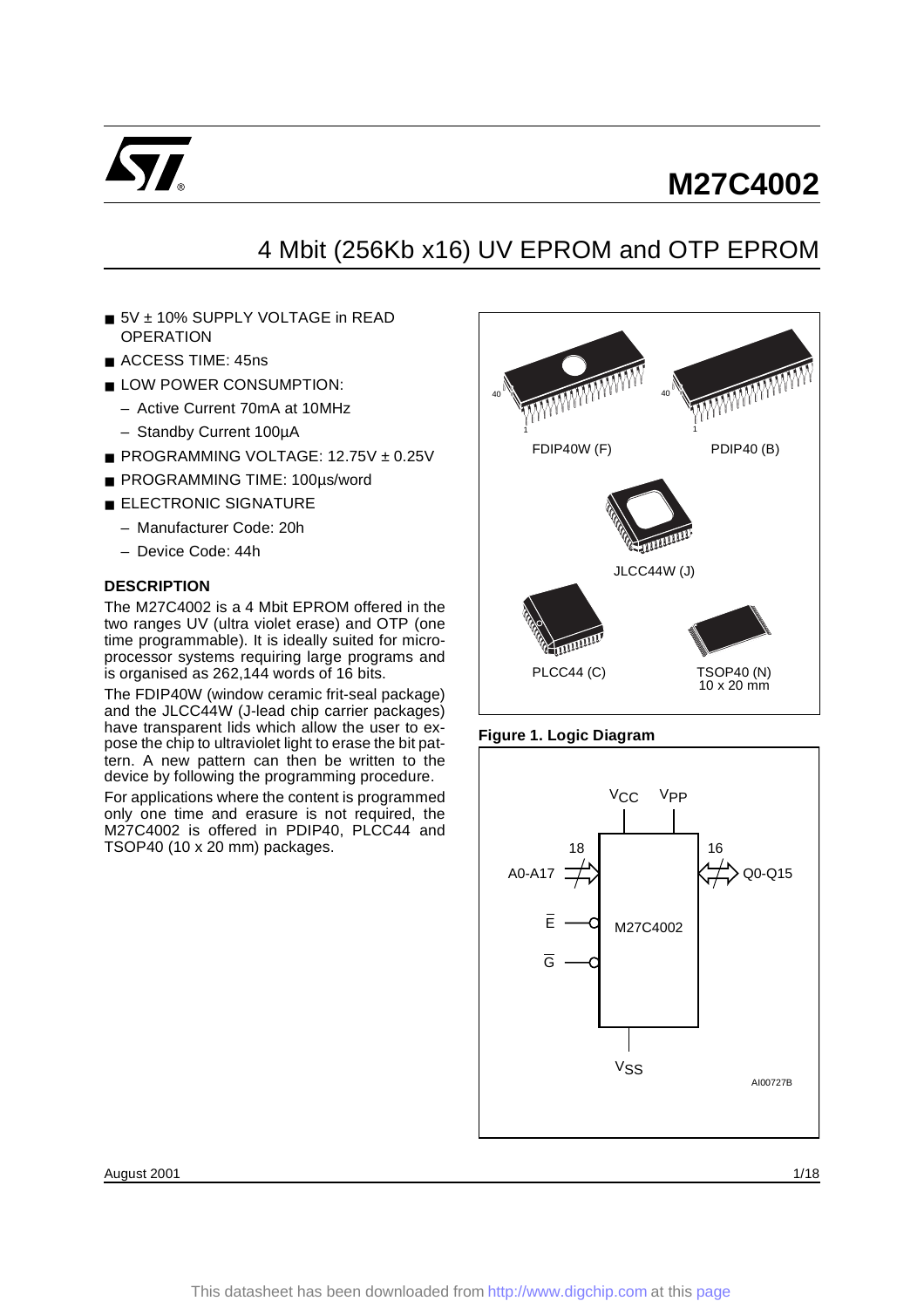





#### **Figure 2C. TSOP Connections**



#### **Table 1. Signal Names**

| A0-A17          | <b>Address Inputs</b>    |
|-----------------|--------------------------|
| $Q0$ -Q15       | Data Outputs             |
| F               | Chip Enable              |
| $\overline{G}$  | <b>Output Enable</b>     |
| V <sub>PP</sub> | Program Supply           |
| Vcc             | <b>Supply Voltage</b>    |
| Vss             | Ground                   |
| ΝC              | Not Connected Internally |

冈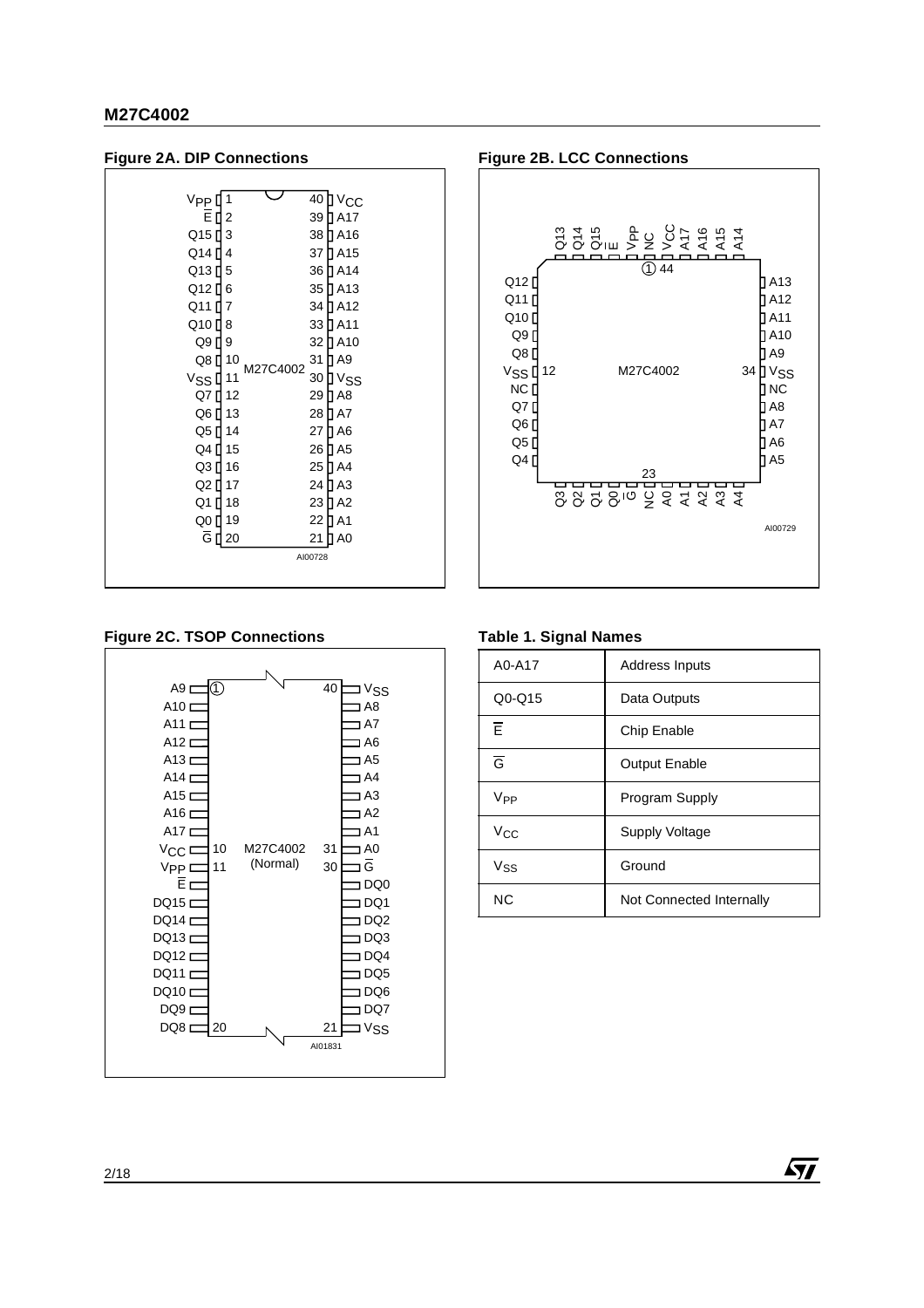| Symbol                  | <b>Parameter</b>                    | Value        | <b>Unit</b> |
|-------------------------|-------------------------------------|--------------|-------------|
| <b>TA</b>               | Ambient Operating Temperature (3)   | $-40$ to 125 | °C          |
| Tbias                   | Temperature Under Bias              | $-50$ to 125 | °C          |
| T <sub>STG</sub>        | Storage Temperature                 | $-65$ to 150 | °C          |
| $V_{10}$ <sup>(2)</sup> | Input or Output Voltage (except A9) | $-2$ to $7$  | v           |
| Vcc                     | Supply Voltage                      | $-2$ to $7$  | V           |
| $V_{A9}$ (2)            | A9 Voltage                          | $-2$ to 13.5 | v           |
| <b>V<sub>PP</sub></b>   | Program Supply Voltage              | $-2$ to 14   | V           |

**Table 2. Absolute Maximum Ratings (1)**

Note: 1. Except for the rating "Operating Temperature Range", stresses above those listed in the Table "Absolute Maximum Ratings" may cause permanent damage to the device. These are stress ratings only and operation of the device at these or any other conditions above those indicated in the Operating sections of this specification is not implied. Exposure to Absolute Maximum Rating conditions for extended periods may affect device reliability. Refer also to the STMicroelectronics SURE Program and other relevant quality documents.

2. Minimum DC voltage on Input or Output is –0.5V with possible undershoot to –2.0V for a period less than 20ns. Maximum DC voltage on Output is V<sub>CC</sub> +0.5V with possible overshoot to V<sub>CC</sub> +2V for a period less than 20ns.

3. Depends on range.

#### **Table 3. Operating Modes**

| <b>Mode</b>           | $\overline{\overline{E}}$ | $\overline{G}$  | A <sub>9</sub> | <b>V<sub>PP</sub></b>              | $Q15-Q0$ |
|-----------------------|---------------------------|-----------------|----------------|------------------------------------|----------|
| Read                  | $V_{IL}$                  | $V_{IL}$        | X              | V <sub>CC</sub> or V <sub>SS</sub> | Data Out |
| <b>Output Disable</b> | $V_{IL}$                  | V <sub>IH</sub> | X              | V <sub>CC</sub> or V <sub>SS</sub> | $Hi-Z$   |
| Program               | $V_{IL}$ Pulse            | Vıн             | X              | V <sub>PP</sub>                    | Data In  |
| Verify                | V <sub>IH</sub>           | $V_{IL}$        | X              | V <sub>PP</sub>                    | Data Out |
| Program Inhibit       | V <sub>IH</sub>           | V <sub>IH</sub> | X              | V <sub>PP</sub>                    | Hi-Z     |
| Standby               | VIH                       | X               | X              | V <sub>CC</sub> or V <sub>SS</sub> | $Hi-Z$   |
| Electronic Signature  | $V_{IL}$                  | $V_{IL}$        | $V_{ID}$       | $V_{CC}$                           | Codes    |

Note:  $X = V_H$  or  $V_H$ ,  $V_H = 12V \pm 0.5V$ .

#### **Table 4. Electronic Signature**

| <b>Identifier</b>   | A0  | Q7 | Q6 | Q5 | Q4 | Q <sub>3</sub> | Q2 | Q1 | Q0 | <b>Hex Data</b> |
|---------------------|-----|----|----|----|----|----------------|----|----|----|-----------------|
| Manufacturer's Code | VIL |    |    |    |    |                |    |    |    | 20 <sub>h</sub> |
| Device Code         | Vıн |    |    |    |    |                |    |    |    | 44h             |

Note: Outputs Q15-Q8 are set to '0'.

## **DEVICE OPERATION**

The operating modes of the M27C4002 are listed in the Operating Modes table. A single power supply is required in the read mode. All inputs are TTL levels except for  $V_{PP}$  and 12V on A9 for Electronic Signature.

#### **Read Mode**

The M27C4002 has two control functions, both of which must be logically active in order to obtain data at the outputs. Chip Enable (E) is the power control and should be used for device selection. Output Enable  $(\overline{G})$  is the output control and should be used to gate data to the output pins, independent of device selection. Assuming that the addresses are stable, the address access time ( $t_{AVQV}$ ) is equal to the delay from  $\overline{E}$  to output  $(t_{ELQV})$ . Data is available at the output after a delay of t<sub>GLQV</sub> from the falling edge of  $\overline{G}$ , assuming that E has been low and the addresses have been stable for at least  $t_{AVOV}$ - $t_{GLOV}$ .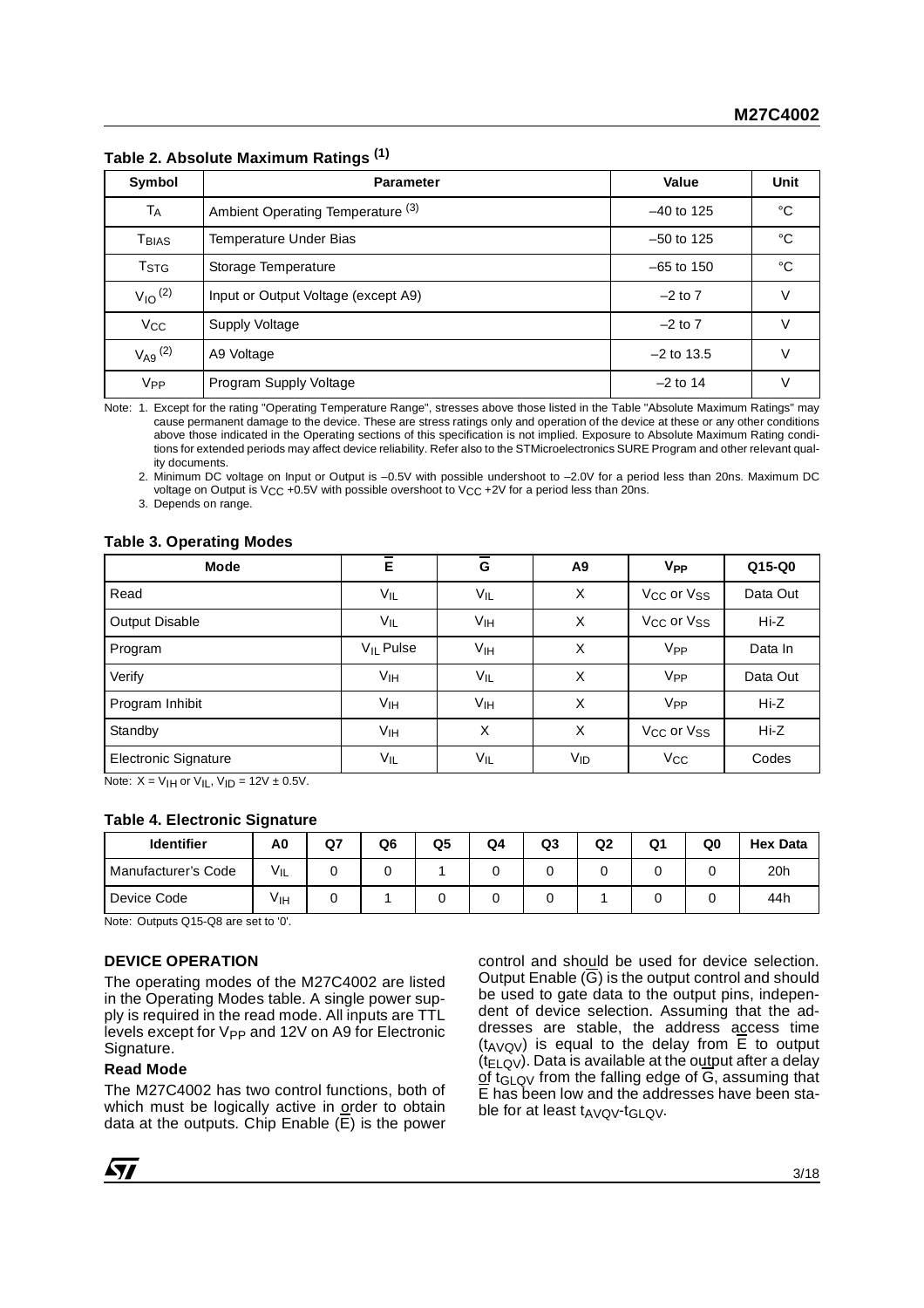**Table 5. AC Measurement Conditions**

|                                       | <b>High Speed</b> | <b>Standard</b>  |
|---------------------------------------|-------------------|------------------|
| Input Rise and Fall Times             | $\leq 10$ ns      | $\leq$ 20ns      |
| Input Pulse Voltages                  | $0$ to $3V$       | $0.4V$ to $2.4V$ |
| Input and Output Timing Ref. Voltages | 1.5V              | 0.8V and 2V      |

## **Figure 3A. AC Testing Input Output Waveform**





## **Table 6. Capacitance**  $^{(1)}$  **(T<sub>A</sub> = 25 °C, f = 1 MHz)**

| Symbol           | <b>Parameter</b>          | <b>Test Condition</b> | Min | Max | Unit |
|------------------|---------------------------|-----------------------|-----|-----|------|
| $C_{IN}$         | Input Capacitance         | $V_{IN} = 0V$         |     |     | рF   |
| C <sub>OUT</sub> | <b>Output Capacitance</b> | $V_{\text{OUT}} = 0V$ |     | 12  | рF   |

Note: 1. Sampled only, not 100% tested.

#### **Standby Mode**

The M27C4002 has a standby mode which reduces the supply current from 50mA to 100µA. The M27C4002 is placed in the standby mode by applying a CMOS high signal to the E input. When in the standby mode, the outputs are in a high impedance state, independent of the  $\overline{G}$  input.

## **Two Line Output Control**

Because EPROMs are usually used in larger memory arrays, the product features a 2 line control function which accommodates the use of multiple memory connection. The two line control function allows:

- a. the lowest possible memory power dissipation,
- b. complete assurance that output bus contention will not occur.

For the most efficient use of these two control lines, E should be decoded and used as the primary device selecting function, while G should be made a common connection to all devices in the array and connected to the READ line from the system control bus. This ensures that all deselected memory devices are in their low power standby mode and that the output pins are only active when data is required from a particular memory device.

#### 4/18

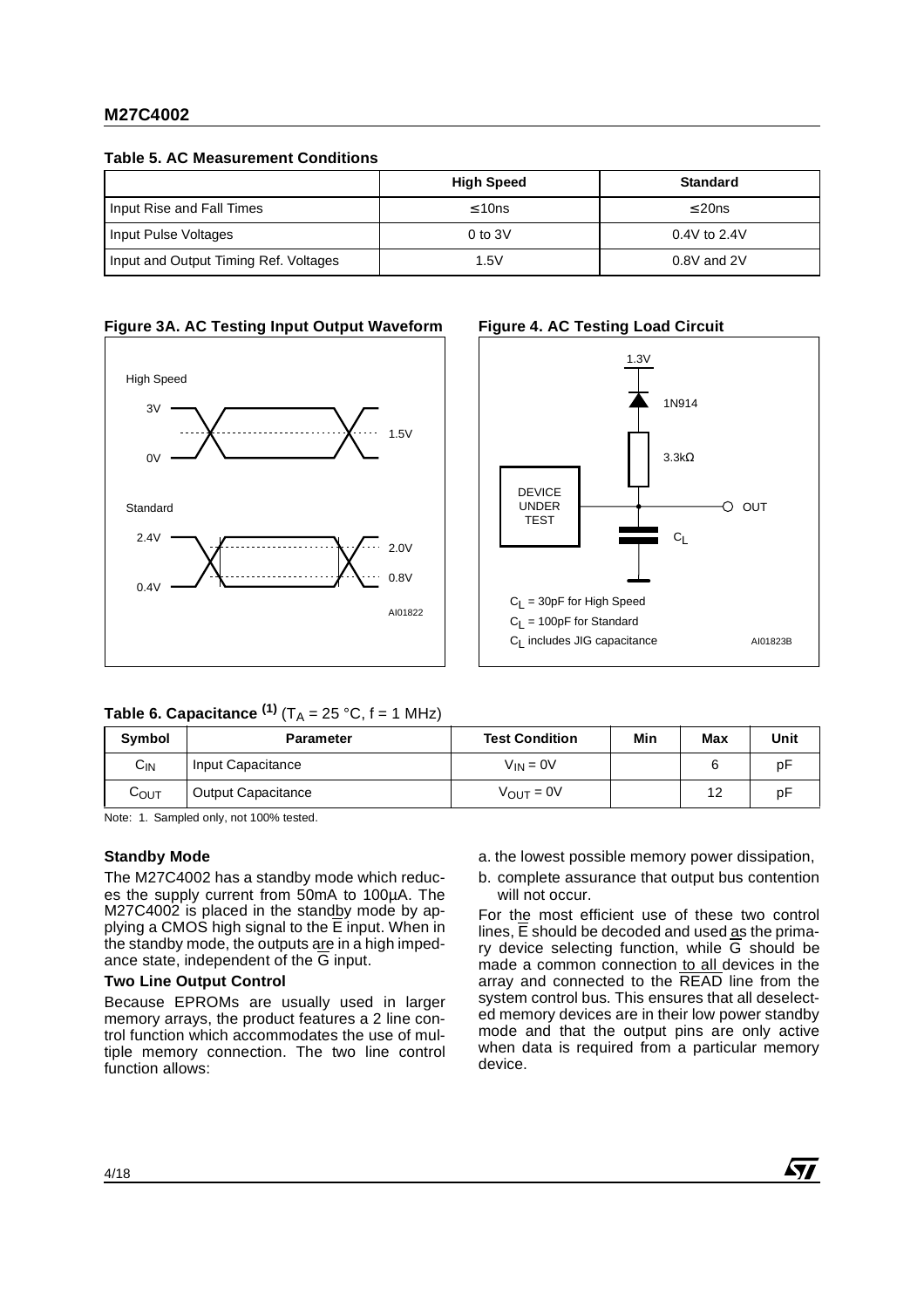## **Table 7. Read Mode DC Characteristics (1)**

(T<sub>A</sub> = 0 to 70°C or –40 to 85°C; V<sub>CC</sub> = 5V ± 5% or 5V ± 10%; V<sub>PP</sub> = V<sub>CC</sub>)

| Symbol               | <b>Parameter</b>              | <b>Test Condition</b>                                                                                | Min             | Max          | <b>Unit</b> |
|----------------------|-------------------------------|------------------------------------------------------------------------------------------------------|-----------------|--------------|-------------|
| Iц.                  | Input Leakage Current         | $OV \leq V_{IN} \leq V_{CC}$                                                                         |                 | ±10          | μA          |
| I <sub>LO</sub>      | Output Leakage Current        | $0V \leq V_{\text{OUT}} \leq V_{\text{CC}}$                                                          |                 | ±10          | μA          |
|                      |                               | $\overline{E}$ = V <sub>II</sub> , $\overline{G}$ = V <sub>II</sub> ,<br>$I_{OUT} = 0mA$ , f = 10MHz |                 | 70           | mA          |
| $_{\rm{lcc}}$        | <b>Supply Current</b>         | $\overline{E}$ = $V_{II}$ , $\overline{G}$ = $V_{II}$ ,<br>$I_{OUT} = 0mA$ , f = 5MHz                |                 | 50           | mA          |
| $I_{\rm CC1}$        | Supply Current (Standby) TTL  | $\overline{E}$ = $VIH$                                                                               |                 | 1            | mA          |
| $I_{CC2}$            | Supply Current (Standby) CMOS | $\overline{E}$ > V <sub>CC</sub> – 0.2V                                                              |                 | 100          | μA          |
| I <sub>PP</sub>      | <b>Program Current</b>        | $V_{PP} = V_{CC}$                                                                                    |                 | 10           | μA          |
| V <sub>IL</sub>      | Input Low Voltage             |                                                                                                      | $-0.3$          | 0.8          | V           |
| $VIH$ <sup>(2)</sup> | Input High Voltage            |                                                                                                      | 2               | $V_{CC}$ + 1 | $\vee$      |
| VOL                  | Output Low Voltage            | $I_{\Omega I} = 2.1 \text{mA}$                                                                       |                 | 0.4          | $\vee$      |
|                      | Output High Voltage TTL       | $I_{OH} = -400 \mu A$                                                                                | 2.4             |              | V           |
| V <sub>OH</sub>      | Output High Voltage CMOS      | $I_{OH} = -100 \mu A$                                                                                | $V_{CC}$ – 0.7V |              | $\vee$      |

Note: 1.  $V_{CC}$  must be applied simultaneously with or before  $V_{PP}$  and removed simultaneously or after  $V_{PP}$ .

2. Maximum DC voltage on Output is  $V_{CC}$  +0.5V.

## **Table 8A. Read Mode AC Characteristics (1)**

(T<sub>A</sub> = 0 to 70°C or –40 to 85°C; V<sub>CC</sub> = 5V ± 5% or 5V ± 10%; V<sub>PP</sub> = V<sub>CC</sub>)

|                           |                  | <b>Parameter</b>                                  |                                                                                                          |             |            | M27C4002    |            |          |     |      |
|---------------------------|------------------|---------------------------------------------------|----------------------------------------------------------------------------------------------------------|-------------|------------|-------------|------------|----------|-----|------|
| Symbol                    | Alt              |                                                   | <b>Test Condition</b>                                                                                    | $-45^{(3)}$ |            | $-60^{(3)}$ |            | $-70$    |     | Unit |
|                           |                  |                                                   |                                                                                                          | Min         | <b>Max</b> | Min         | <b>Max</b> | Min      | Max |      |
| t <sub>AVQV</sub>         | t <sub>ACC</sub> | Address Valid to<br><b>Output Valid</b>           | $\overline{E}$ = $V_{IL}$ , $\overline{G}$ = $V_{IL}$                                                    |             | 45         |             | 60         |          | 70  | ns   |
| <b>tELQV</b>              | $t_{\sf CE}$     | Chip Enable Low to<br><b>Output Valid</b>         | $\overline{G} = V_{IL}$                                                                                  |             | 45         |             | 60         |          | 70  | ns   |
| t <sub>GLQV</sub>         | toe              | <b>Output Enable Low</b><br>to Output Valid       | $\overline{E}$ = $V_{IL}$                                                                                |             | 25         |             | 30         |          | 35  | ns   |
| $t_{EHQZ}$ <sup>(2)</sup> | t <sub>DF</sub>  | Chip Enable High to<br>Output Hi-Z                | $\overline{G} = V_{IL}$                                                                                  | $\Omega$    | 30         | $\Omega$    | 30         | $\Omega$ | 30  | ns   |
| $t$ GHQZ $(2)$            | $t_{\text{DF}}$  | Output Enable High<br>to Output Hi-Z              | $\overline{E}$ = $V_{IL}$                                                                                | $\Omega$    | 30         | $\Omega$    | 30         | $\Omega$ | 30  | ns   |
| t <sub>AXQX</sub>         | to <sub>H</sub>  | <b>Address Transition</b><br>to Output Transition | $\overline{\mathsf{E}}$ = $\mathsf{V}_{\mathsf{IL}}, \overline{\mathsf{G}}$ = $\mathsf{V}_{\mathsf{IL}}$ | $\Omega$    |            | 0           |            | 0        |     | ns   |

Note: 1. V<sub>CC</sub> must be applied simultaneously with or before V<sub>PP</sub> and removed simultaneously or after V<sub>PP</sub>.<br>2. Sampled only, not 100% tested.

3. Speed obtained with High Speed AC measurement conditions.

$$
\mathbf{M}
$$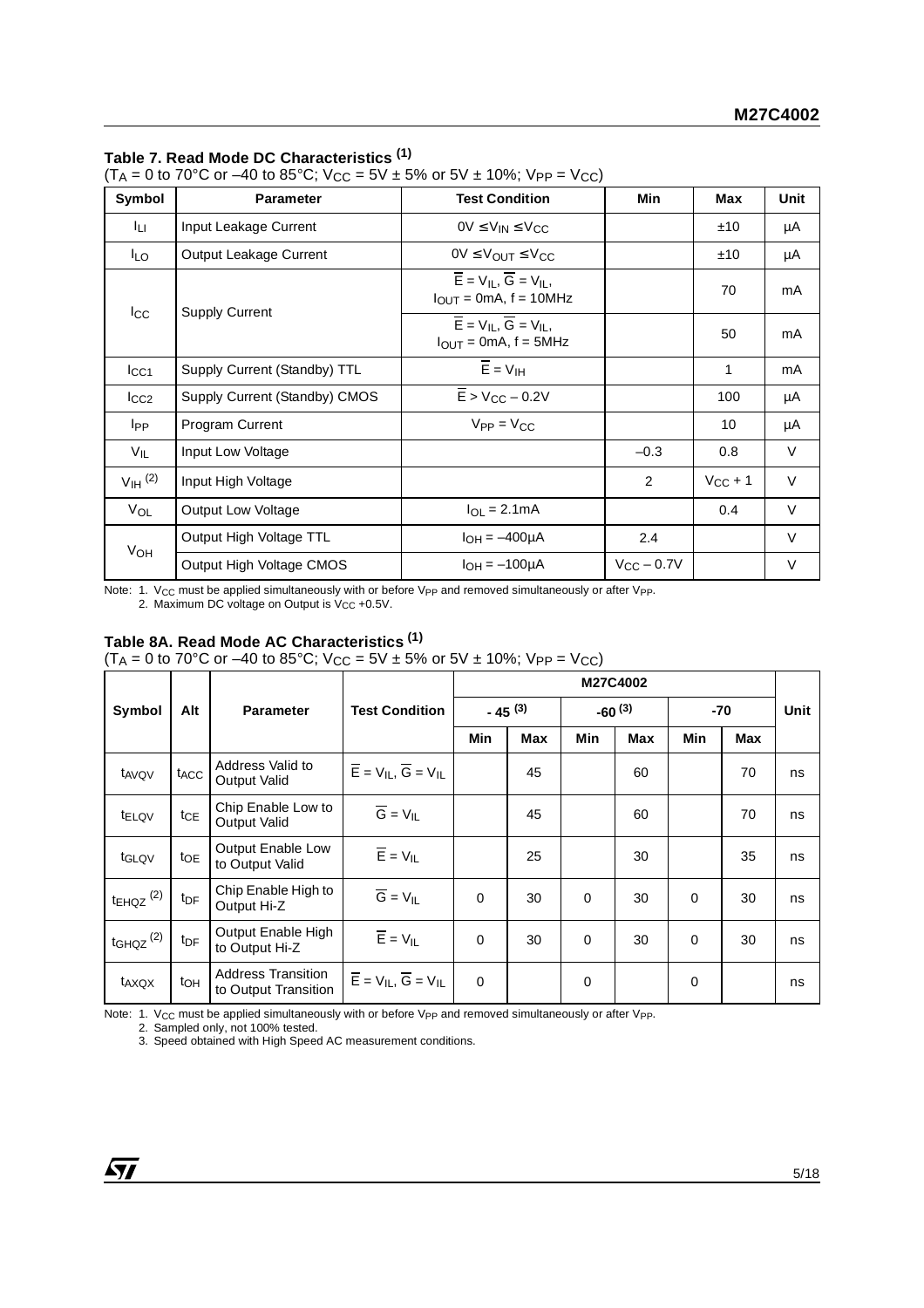## **Table 8B. Read Mode AC Characteristics (1)**

(T<sub>A</sub> = 0 to 70°C or –40 to 85°C; V<sub>CC</sub> = 5V ± 5% or 5V ± 10%; V<sub>PP</sub> = V<sub>CC</sub>)

|                           |                  | Alt<br><b>Parameter</b>                           |                                                       |          |            |          | M27C4002   |          |            |      |  |  |
|---------------------------|------------------|---------------------------------------------------|-------------------------------------------------------|----------|------------|----------|------------|----------|------------|------|--|--|
| Symbol                    |                  |                                                   | <b>Test Condition</b>                                 |          | -80        |          | -90        | -10      |            | Unit |  |  |
|                           |                  |                                                   |                                                       | Min      | <b>Max</b> | Min      | <b>Max</b> | Min      | <b>Max</b> |      |  |  |
| t <sub>AVQV</sub>         | t <sub>ACC</sub> | Address Valid to<br><b>Output Valid</b>           | $\overline{E}$ = $V_{IL}$ , $\overline{G}$ = $V_{IL}$ |          | 80         |          | 90         |          | 100        | ns   |  |  |
| <b>TELOV</b>              | tcE              | Chip Enable Low to<br><b>Output Valid</b>         | $\overline{G} = V_{IL}$                               |          | 80         |          | 90         |          | 100        | ns   |  |  |
| tGLQV                     | to <sub>E</sub>  | Output Enable Low<br>to Output Valid              | $\overline{E}$ = $V_{IL}$                             |          | 40         |          | 40         |          | 50         | ns   |  |  |
| $t_{EHQZ}$ <sup>(2)</sup> | t <sub>DF</sub>  | Chip Enable High to<br>Output Hi-Z                | $\overline{G} = V_{IL}$                               | $\Omega$ | 30         | $\Omega$ | 30         | $\Omega$ | 30         | ns   |  |  |
| $t$ GHQZ $(2)$            | t <sub>DF</sub>  | Output Enable High<br>to Output Hi-Z              | $\overline{E}$ = $V_{IL}$                             | $\Omega$ | 30         | $\Omega$ | 30         | $\Omega$ | 30         | ns   |  |  |
| t <sub>AXQX</sub>         | t <sub>OH</sub>  | <b>Address Transition</b><br>to Output Transition | $\overline{E}$ = $V_{IL}$ , $\overline{G}$ = $V_{IL}$ | $\Omega$ |            | 0        |            | 0        |            | ns   |  |  |

Note: 1. V<sub>CC</sub> must be applied simultaneously with or before V<sub>PP</sub> and removed simultaneously or after V<sub>PP</sub>. 2. Sampled only, not 100% tested.

## **Table 8C. Read Mode AC Characteristics (1)**

(T<sub>A</sub> = 0 to 70°C or –40 to 85°C; V<sub>CC</sub> = 5V ± 5% or 5V ± 10%; V<sub>PP</sub> = V<sub>CC</sub>)

|                           |                        |                                                   |                                                       |          |            |          | M27C4002 |          |       |    |       |      |
|---------------------------|------------------------|---------------------------------------------------|-------------------------------------------------------|----------|------------|----------|----------|----------|-------|----|-------|------|
| Symbol                    | Alt                    | <b>Parameter</b>                                  | <b>Test Condition</b>                                 |          | $-12$      |          |          |          | $-15$ |    | $-20$ | Unit |
|                           |                        |                                                   |                                                       | Min      | <b>Max</b> | Min      | Max      | Min      | Max   |    |       |      |
| t <sub>AVQV</sub>         | t <sub>ACC</sub>       | Address Valid to<br>Output Valid                  | $\overline{E}$ = $V_{IL}$ , $\overline{G}$ = $V_{IL}$ |          | 120        |          | 150      |          | 200   | ns |       |      |
| t <sub>ELQV</sub>         | $tc_E$                 | Chip Enable Low to<br><b>Output Valid</b>         | $\overline{G} = V_{IL}$                               |          | 120        |          | 150      |          | 200   | ns |       |      |
| tGLQV                     | to <sub>E</sub>        | Output Enable Low<br>to Output Valid              | $\overline{E}$ = $V_{IL}$                             |          | 60         |          | 60       |          | 70    | ns |       |      |
| $t_{EHQZ}$ <sup>(2)</sup> | <b>t</b> <sub>DF</sub> | Chip Enable High to<br>Output Hi-Z                | $\overline{G} = V_{IL}$                               | $\Omega$ | 40         | $\Omega$ | 50       | 0        | 80    | ns |       |      |
| $t$ GHQZ $(2)$            | <b>t</b> <sub>DF</sub> | Output Enable High<br>to Output Hi-Z              | $\overline{E}$ = $V_{IL}$                             | $\Omega$ | 40         | $\Omega$ | 50       | $\Omega$ | 80    | ns |       |      |
| taxqx                     | to <sub>H</sub>        | <b>Address Transition</b><br>to Output Transition | $\overline{E}$ = $V_{IL}$ , $\overline{G}$ = $V_{IL}$ | $\Omega$ |            | 0        |          | 0        |       | ns |       |      |

*ST* 

Note: 1. V<sub>CC</sub> must be applied simultaneously with or before V<sub>PP</sub> and removed simultaneously or after V<sub>PP</sub>.<br>2. Sampled only, not 100% tested.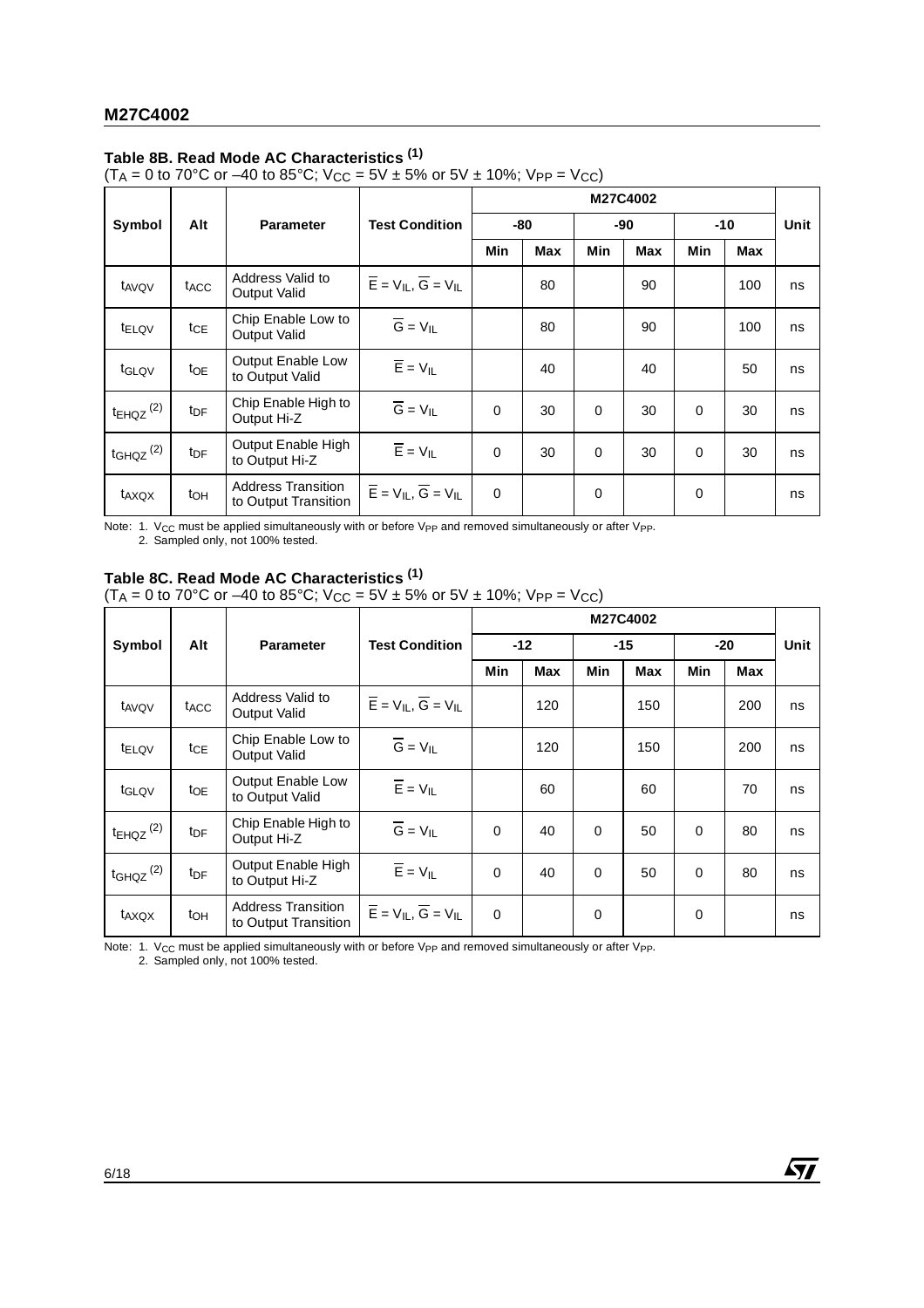



#### **System Considerations**

The power switching characteristics of Advanced CMOS EPROMs require careful decoupling of the devices. The supply current,  $I_{CC}$ , has three segments that are of interest to the system designer: the standby current level, the active current level, and transient current peaks that are produced by the falling and rising edges of  $\overline{E}$ . The magnitude of the transient current peaks is dependent on the output capacitive and inductive loading of the device. The associated transient voltage peaks can be suppressed by complying with the two line output control and by properly selected decoupling capacitors. It is recommended that a 0.1µF ceramic capacitor be used on every device between  $V_{CC}$ and  $V_{SS}$ . This should be a high frequency capacitor of low inherent inductance and should be placed as close to the device as possible. In addition, a 4.7µF bulk electrolytic capacitor should be used between  $V_{CC}$  and  $V_{SS}$  for every eight devices. The bulk capacitor should be located near the power supply connection point.The purpose of the bulk capacitor is to overcome the voltage drop caused by the inductive effects of PCB traces.

57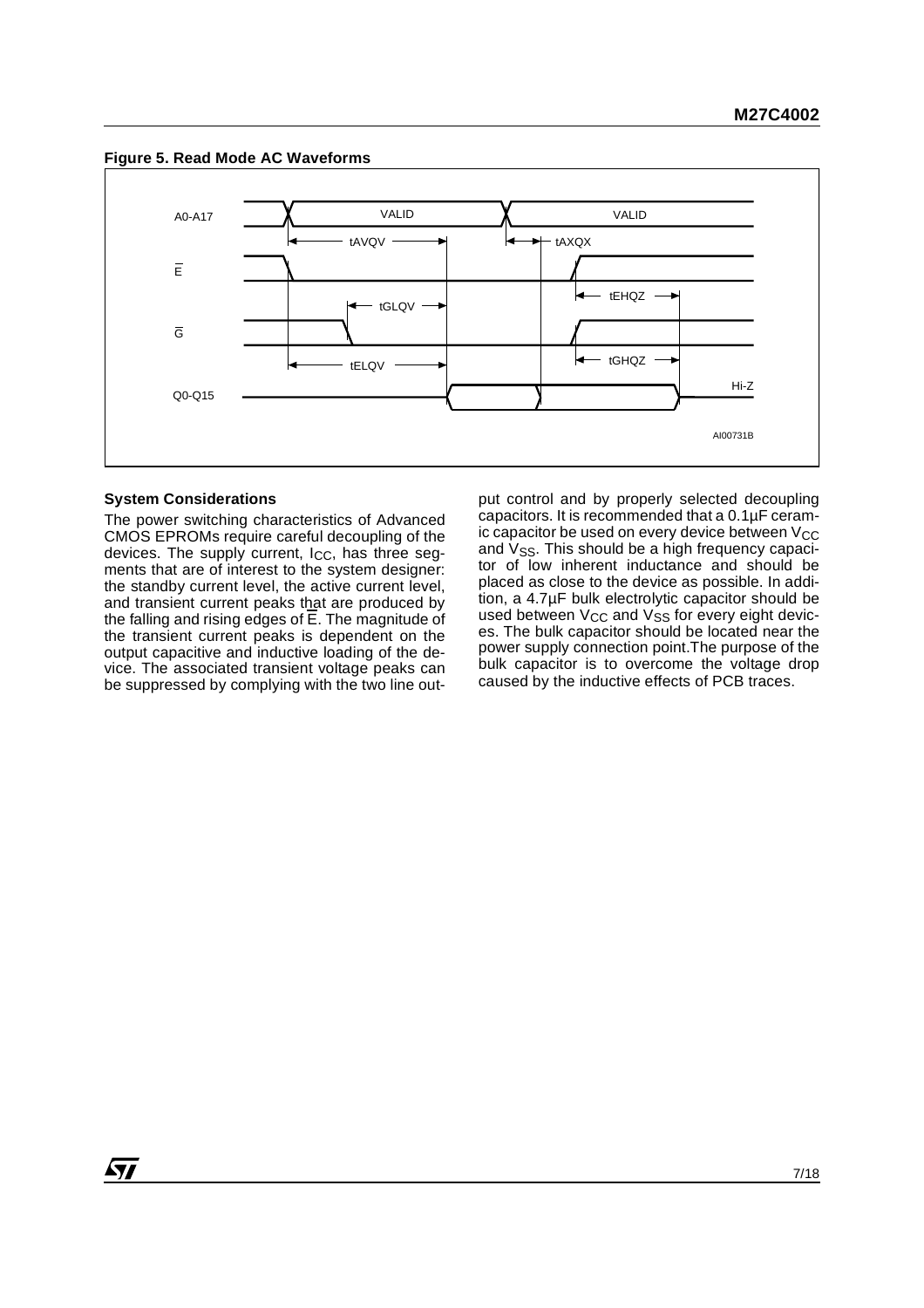## **Table 9. Programming Mode AC Characteristics (1)**

| $(T_A = 25 °C; V_{CC} = 6.25V \pm 0.25V; V_{PP} = 12.75V \pm 0.25V)$ |  |
|----------------------------------------------------------------------|--|
|----------------------------------------------------------------------|--|

| Symbol          | <b>Parameter</b>          | <b>Test Condition</b>            | Min    | Max            | Unit   |
|-----------------|---------------------------|----------------------------------|--------|----------------|--------|
| Iц              | Input Leakage Current     | $V_{IL} \leq V_{IN} \leq V_{IH}$ |        | ±10            | μA     |
| $_{\rm{lcc}}$   | <b>Supply Current</b>     |                                  |        | 50             | mA     |
| I <sub>PP</sub> | <b>Program Current</b>    | $\overline{E} = V_{IL}$          |        | 50             | mA     |
| VIL             | Input Low Voltage         |                                  | $-0.3$ | 0.8            | $\vee$ |
| V <sub>IH</sub> | Input High Voltage        |                                  | 2      | $V_{CC}$ + 0.5 | $\vee$ |
| VOL             | <b>Output Low Voltage</b> | $I_{\Omega I} = 2.1 \text{mA}$   |        | 0.4            | V      |
| VOH             | Output High Voltage TTL   | $I_{OH} = -400 \mu A$            | 2.4    |                | V      |
| $V_{ID}$        | A9 Voltage                |                                  | 11.5   | 12.5           | $\vee$ |

Note: 1. V<sub>CC</sub> must be applied simultaneously with or before V<sub>PP</sub> and removed simultaneously or after V<sub>PP</sub>.

## **Table 10. Programming Mode AC Characteristics (1)**

|  | $(T_A = 25 °C; V_{CC} = 6.25V \pm 0.25V; V_{PP} = 12.75V \pm 0.25V$ |  |
|--|---------------------------------------------------------------------|--|
|--|---------------------------------------------------------------------|--|

| Symbol            | Alt              | <b>Parameter</b>                            | <b>Test Condition</b> | Min | Max | <b>Unit</b> |
|-------------------|------------------|---------------------------------------------|-----------------------|-----|-----|-------------|
| t <sub>AVEL</sub> | t <sub>AS</sub>  | Address Valid to Chip Enable Low            |                       | 2   |     | μs          |
| tovel             | tps              | Input Valid to Chip Enable Low              |                       | 2   |     | μs          |
| <b>t</b> VPHEL    | tvps             | V <sub>PP</sub> High to Chip Enable Low     |                       | 2   |     | μs          |
| <b>t</b> VCHEL    | t <sub>VCS</sub> | V <sub>CC</sub> High to Chip Enable Low     |                       | 2   |     | μs          |
| <sup>t</sup> ELEH | t <sub>PW</sub>  | Chip Enable Program Pulse Width             |                       | 95  | 105 | μs          |
| tEHQX             | t <sub>DH</sub>  | Chip Enable High to Input Transition        |                       | 2   |     | μs          |
| toxgL             | toes             | Input Transition to Output Enable Low       |                       | 2   |     | μs          |
| t <sub>GLQV</sub> | toe              | Output Enable Low to Output Valid           |                       |     | 100 | ns          |
| t <sub>GHQZ</sub> | t <sub>DFP</sub> | Output Enable High to Output Hi-Z           |                       | 0   | 130 | ns          |
| t <sub>GHAX</sub> | t <sub>AH</sub>  | Output Enable High to Address<br>Transition |                       | 0   |     | ns          |

Note: 1. V<sub>CC</sub> must be applied simultaneously with or before V<sub>PP</sub> and removed simultaneously or after V<sub>PP</sub>.

2. Sampled only, not 100% tested.

#### **Programming**

When delivered (and after each erasure for UV EPROM), all bits of the M27C4002 are in the '1' state. Data is introduced by selectively programming '0's into the desired bit locations. Although only '0's will be programmed, both '1's and '0's can be present in the data word. The only way to change a '0' to a '1' is by die exposure to ultraviolet light (UV EPROM). The M27C4002 is in the programming mode when  $V_{PP}$  input is at 12.75V,  $\overline{G}$  is at  $V_{IH}$  and E is pulsed to  $V_{IL}$ . The data to be programmed is applied to 16 bits in parallel to the data output pins. The levels required for the address and data inputs are TTL.  $V_{CC}$  is specified to be  $6.25V \pm 0.25V$ .

57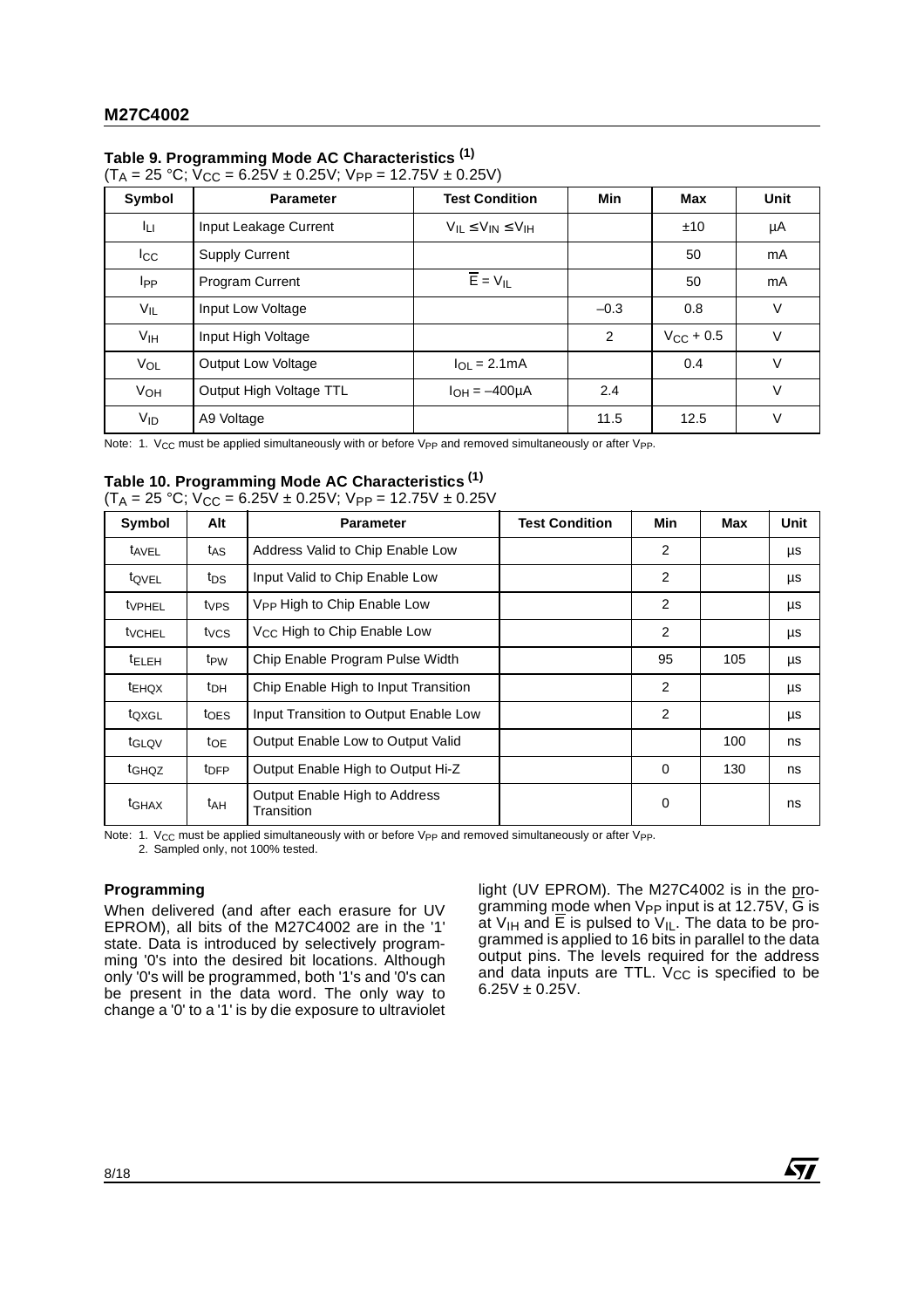

#### **Figure 6. Programming and Verify Modes AC Waveforms**

**Figure 7. Programming Flowchart**



## **PRESTO II Programming Algorithm**

PRESTO II Programming Algorithm allows the whole array to be programmed with a guaranteed margin, in a typical time of 26.5 seconds. Programming with PRESTO II consists of applying a sequence of 100µs program pulses to each byte until a correct verify occurs (see Figure 7). During programming and verify operation, a MARGIN MODE circuit is automatically activated in order to guarantee that each cell is programmed with enough margin. No overprogram pulse is applied since the verify in MARGIN MODE provides necessary margin to each programmed cell.

## **Program Inhibit**

Programming of multiple M27C4002s in parallel with different data is also easily accomplished. Except for E, all like inputs including G of the parallel M27C4002 may be common. A TTL low level pulse applied to a M27C4002's  $E$  input, with  $V_{PP}$ at 12.75V, will program that M27C4002. A high level E input inhibits the other M27C4002s from being programmed.

#### **Program Verify**

A verify (read) should be performed on the programmed bits to determine that they were correct-Iy programmed. The verify is accomplished with  $\overline{G}$ at  $V_{IL}$ , E at  $V_{IH}$ , V<sub>PP</sub> at 12.75V and V<sub>CC</sub> at 6.25V.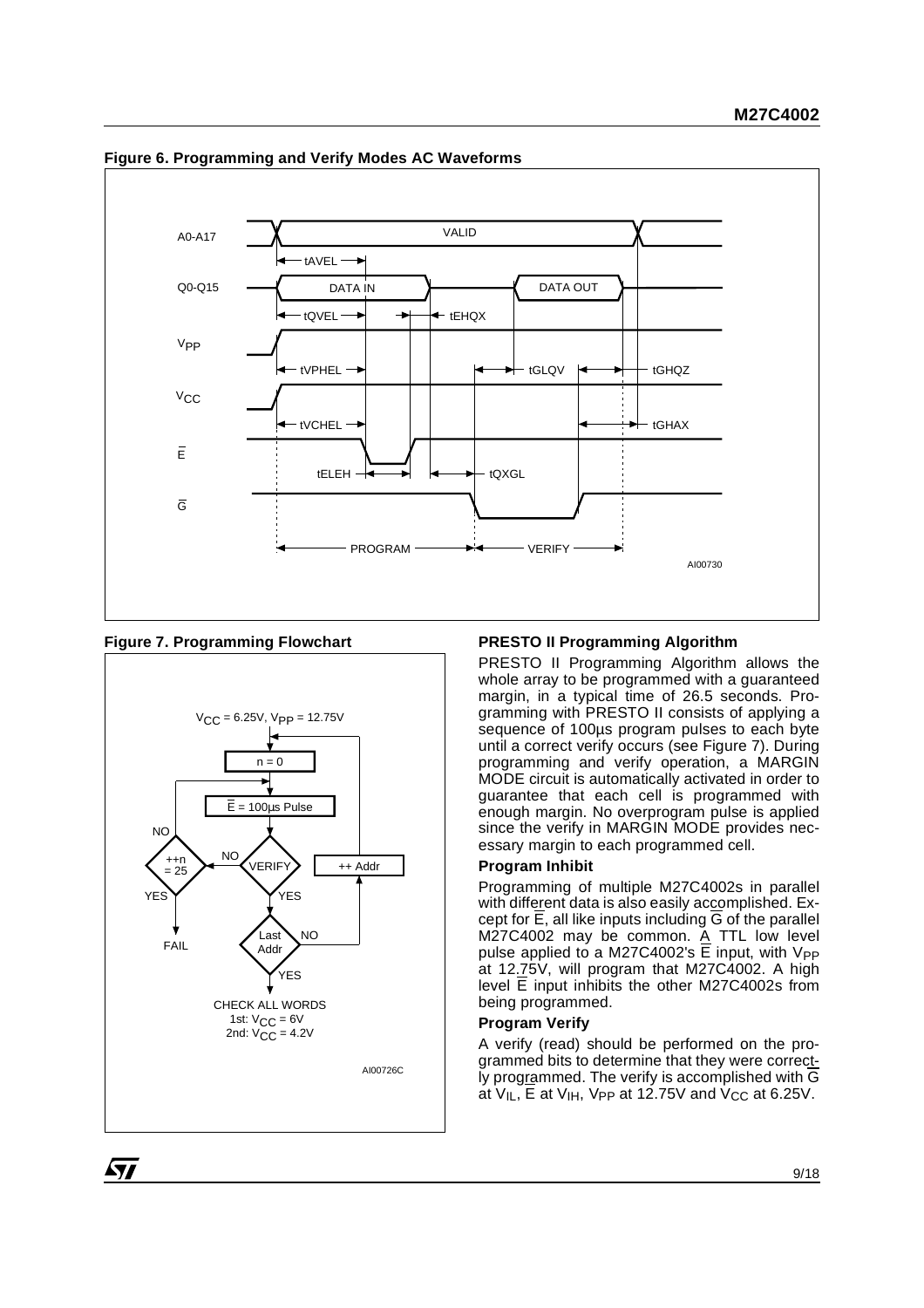#### **Electronic Signature**

The Electronic Signature (ES) mode allows the reading out of a binary code from an EPROM that will identify its manufacturer and type. This mode is intended for use by programming equipment to automatically match the device to be programmed with its corresponding programming algorithm. The ES mode is functional in the 25°C  $\pm$  5°C ambient temperature range that is required when programming the M27C4002. To activate the ES mode, the programming equipment must force 11.5V to 12.5V on address line A9 of the M27C4002 with  $V_{PP} = V_{CC} = 5V$ . Two identifier bytes may then be sequenced from the device outputs by toggling address line A0 from  $V_{IL}$  to  $V_{IH}$ . All other address lines must be held at  $V_{\parallel L}$  during Electronic Signature mode. Byte 0 (A0 =  $V_{I}$ ) represents the manufacturer code and byte 1  $(AO = V<sub>IH</sub>)$  the device identifier code. For the ST-Microelectronics M27C4002, these two identifier bytes are given in Table 4 and can be read-out on outputs Q7 to Q0.

#### **ERASURE OPERATION (applies to UV EPROM)**

The erasure characteristics of the M27C4002 are such that erasure begins when the cells are exposed to light with wavelengths shorter than approximately 4000 Å. It should be noted that sunlight and some type of fluorescent lamps have wavelengths in the 3000-4000 Å range. Research shows that constant exposure to room level fluorescent lighting could erase a typical M27C4002 in about 3 years, while it would take approximately 1 week to cause erasure when exposed to direct sunlight. If the M27C4002 is to be exposed to these types of lighting conditions for extended periods of time, it is suggested that opaque labels be put over the M27C4002 window to prevent unintentional erasure. The recommended erasure procedure for the M27C4002 is exposure to short wave ultraviolet light which has wavelength 2537 Å. The integrated dose (i.e. UV intensity x exposure time) for erasure should be a minimum of 15 W-sec/cm<sup>2</sup>. The erasure time with this dosage is approximately 15 to 20 minutes using an ultraviolet lamp with 12000  $\mu$ W/cm<sup>2</sup> power rating. The M27C4002 should be placed within 2.5cm (1 inch) of the lamp tubes during the erasure. Some lamps have a filter on their tubes which should be removed before erasure.

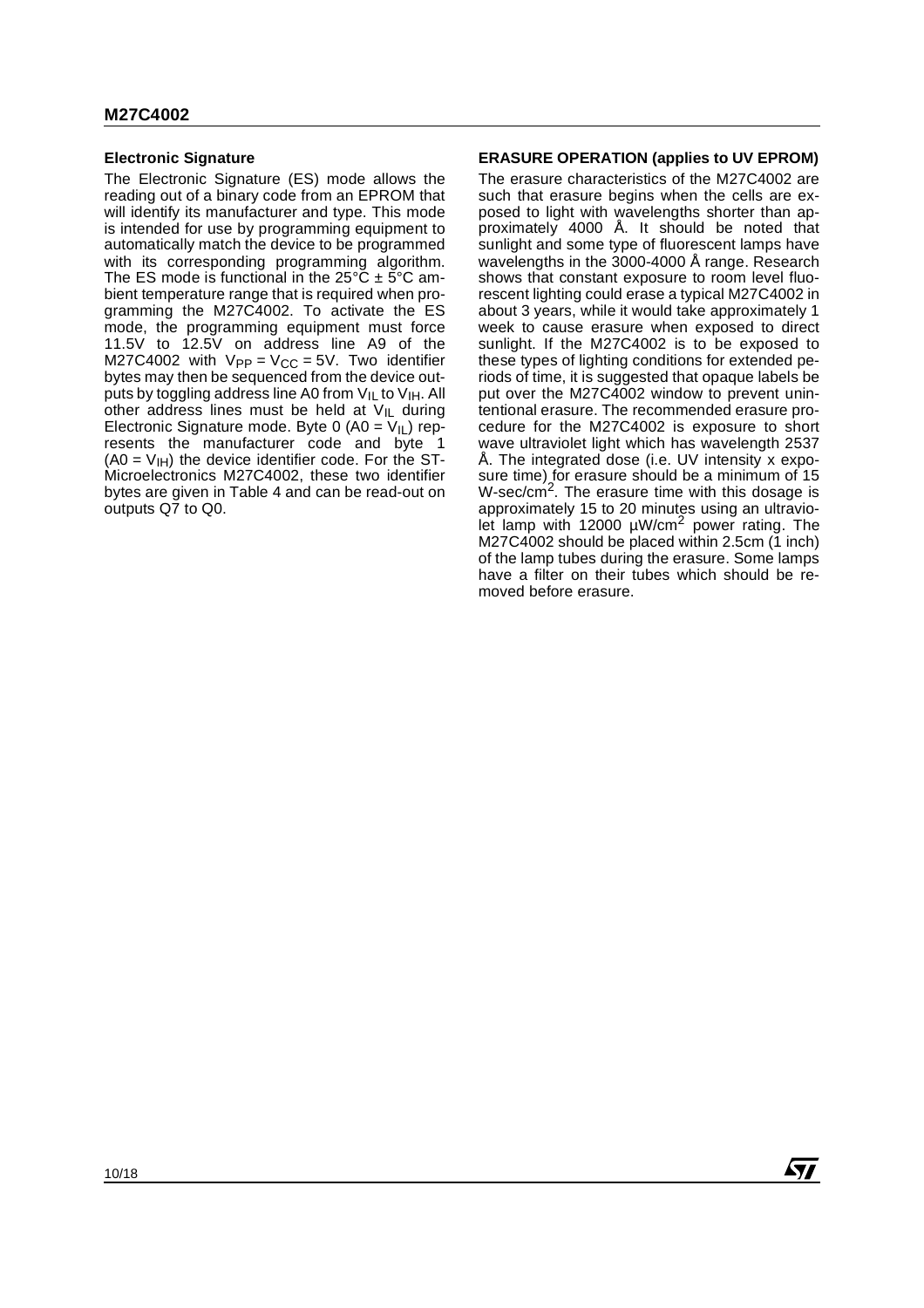## **Table 11. Ordering Information Scheme**



X = Additional Burn-in TR = Tape & Reel Packing

Note: 1. High Speed, see AC Characteristics section for further information.

For a list of available options (Speed, Package, etc...) or for further information on any aspect of this device, please contact the STMicroelectronics Sales Office nearest to you.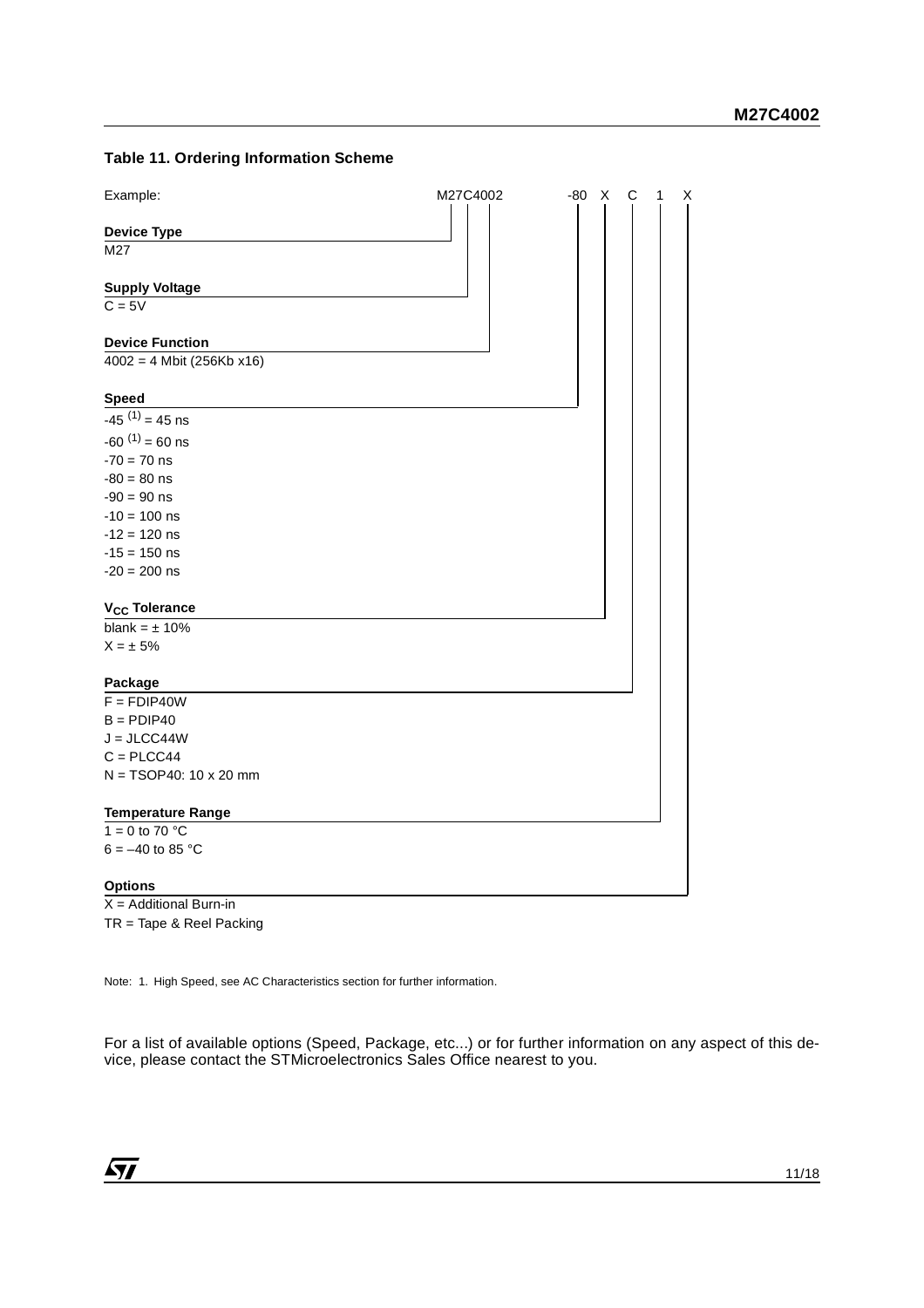## **Table 12. Revision History**

| <b>Date</b>                  | <b>Revision Details</b> |  |  |  |  |  |
|------------------------------|-------------------------|--|--|--|--|--|
| September 1998   First Issue |                         |  |  |  |  |  |
| 25-Sep-2000                  | AN620 Reference removed |  |  |  |  |  |
| 30-Aug-2001                  | 70ns speed class added  |  |  |  |  |  |

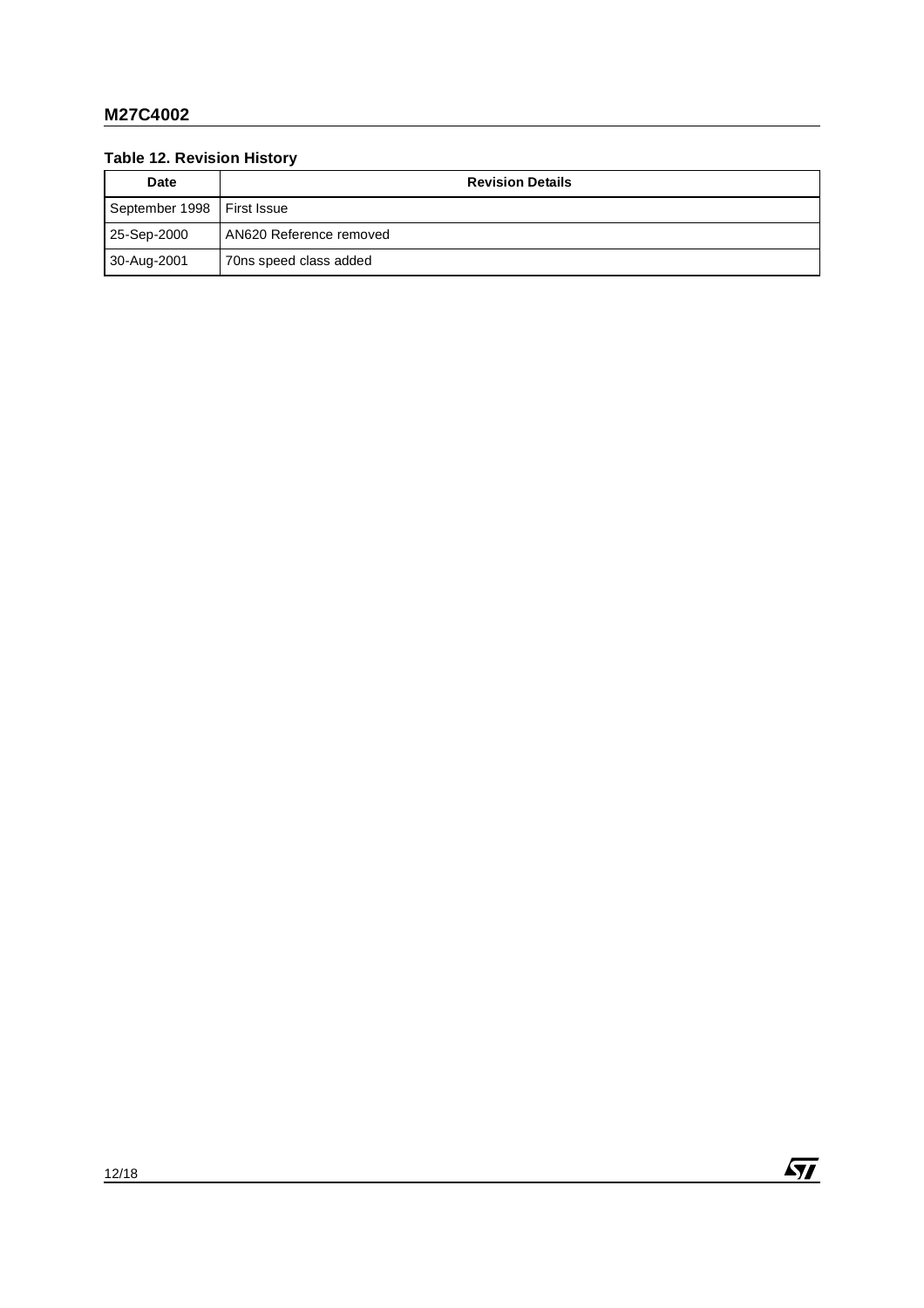| Symbol                 |            | millimeters              |                          |            | inches                   |                   |  |
|------------------------|------------|--------------------------|--------------------------|------------|--------------------------|-------------------|--|
|                        | <b>Typ</b> | Min                      | Max                      | <b>Typ</b> | Min                      | Max               |  |
| A                      |            |                          | 5.72                     |            |                          | 0.225             |  |
| A1                     |            | 0.51                     | 1.40                     |            | 0.020                    | 0.055             |  |
| A2                     |            | 3.91                     | 4.57                     |            | 0.154                    | 0.180             |  |
| A <sub>3</sub>         |            | 3.89                     | 4.50                     |            | 0.153                    | 0.177             |  |
| B                      |            | 0.41                     | 0.56                     |            | 0.016                    | 0.022             |  |
| B <sub>1</sub>         | 1.45       | $\overline{\phantom{m}}$ | $\overline{\phantom{0}}$ | 0.057      | $\overline{\phantom{m}}$ | $\qquad \qquad -$ |  |
| $\mathbf C$            |            | 0.23                     | 0.30                     |            | 0.009                    | 0.012             |  |
| D                      |            | 51.79                    | 52.60                    |            | 2.039                    | 2.071             |  |
| D <sub>2</sub>         | 48.26      | $\qquad \qquad -$        | —                        | 1.900      | $\qquad \qquad -$        | —                 |  |
| E                      | 15.24      | $\overline{\phantom{0}}$ | $\qquad \qquad -$        | 0.600      | $\overline{\phantom{0}}$ | —                 |  |
| E1                     |            | 13.06                    | 13.36                    |            | 0.514                    | 0.526             |  |
| e                      | 2.54       | $\qquad \qquad -$        | $\overline{\phantom{0}}$ | 0.100      | $\qquad \qquad -$        | $\qquad \qquad -$ |  |
| eA                     | 14.99      | $\qquad \qquad -$        | $\overline{\phantom{0}}$ | 0.590      | $\qquad \qquad -$        | —                 |  |
| $\mathsf{e}\mathsf{B}$ |            | 16.18                    | 18.03                    |            | 0.637                    | 0.710             |  |
| L                      |            | 3.18                     |                          |            | 0.125                    |                   |  |
| S                      |            | 1.52                     | 2.49                     |            | 0.060                    | 0.098             |  |
| Ø                      | 7.62       | $\overline{\phantom{m}}$ | $\overline{\phantom{m}}$ | 0.300      | $\overline{\phantom{m}}$ | $\qquad \qquad -$ |  |
| $\alpha$               |            | $4^{\circ}$              | $11^{\circ}$             |            | $4^{\circ}$              | 11°               |  |
| ${\sf N}$              |            | 40                       |                          | 40         |                          |                   |  |

|  | Table 13. FDIP40W - 40 pin Ceramic Frit-seal DIP with window, Package Mechanical Data |
|--|---------------------------------------------------------------------------------------|
|  |                                                                                       |

**Figure 8. FDIP40W - 40 pin Ceramic Frit-seal DIP with window, Package Outline**

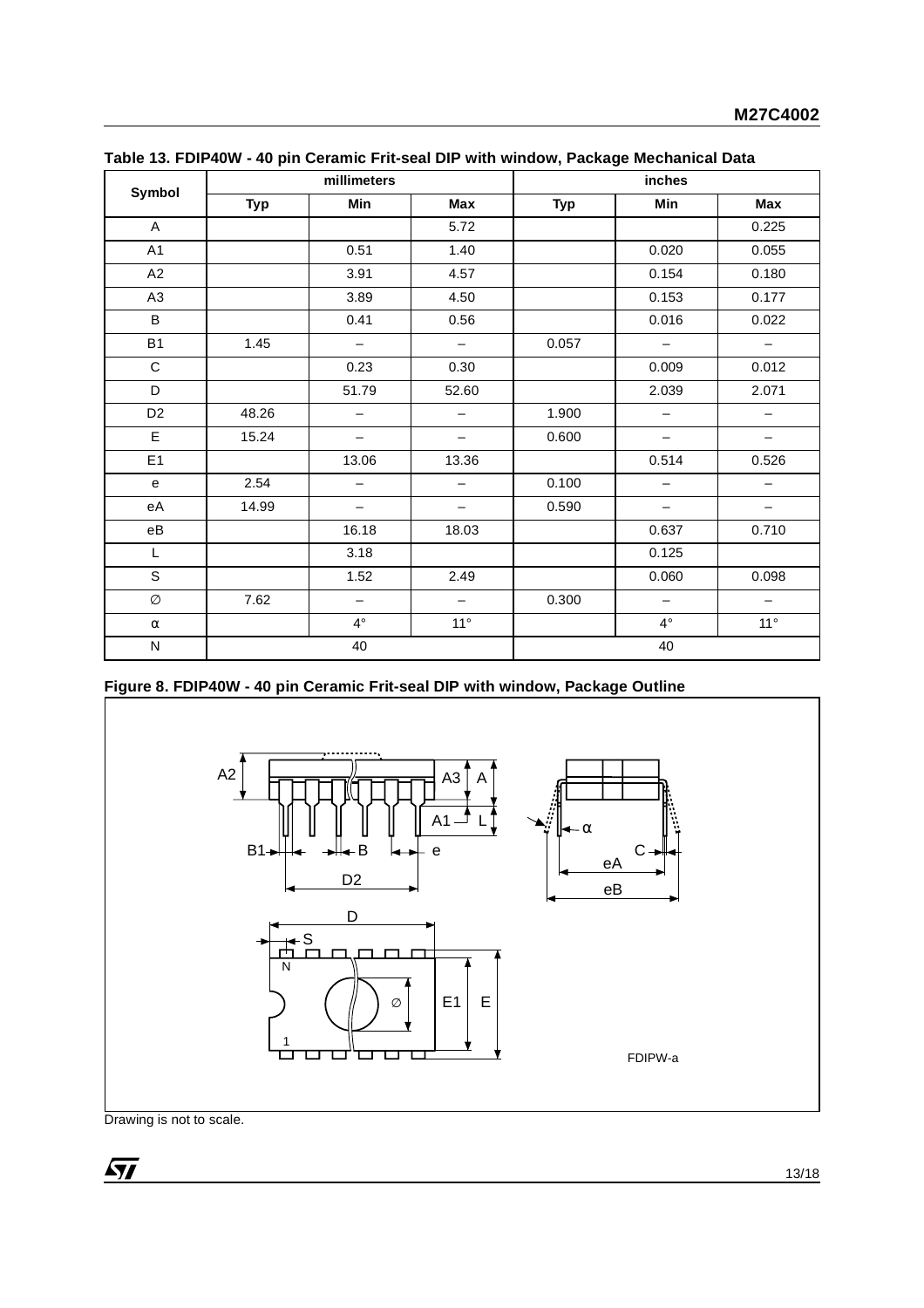|                        |            | millimeters       |                          |            | inches                   |                          |  |
|------------------------|------------|-------------------|--------------------------|------------|--------------------------|--------------------------|--|
| Symbol                 | <b>Typ</b> | Min               | Max                      | <b>Typ</b> | Min                      | Max                      |  |
| A                      | 4.45       | $\qquad \qquad -$ | —                        | 0.175      | $\overline{\phantom{m}}$ | -                        |  |
| A1                     | 0.64       | 0.38              | -                        | 0.025      | 0.015                    | -                        |  |
| A2                     |            | 3.56              | 3.91                     |            | 0.140                    | 0.154                    |  |
| $\sf B$                |            | 0.38              | 0.53                     |            | 0.015                    | 0.021                    |  |
| <b>B1</b>              |            | 1.14              | 1.78                     |            | 0.045                    | 0.070                    |  |
| $\mathbf C$            |            | 0.20              | 0.31                     |            | 0.008                    | 0.012                    |  |
| D                      |            | 51.78             | 52.58                    |            | 2.039                    | 2.070                    |  |
| D <sub>2</sub>         | 48.26      | $\qquad \qquad -$ | $\overline{\phantom{0}}$ | 1.900      | $\qquad \qquad -$        | $\overline{\phantom{a}}$ |  |
| E                      |            | 14.80             | 16.26                    |            | 0.583                    | 0.640                    |  |
| E1                     |            | 13.46             | 13.99                    |            | 0.530                    | 0.551                    |  |
| e <sub>1</sub>         | 2.54       | $\qquad \qquad -$ | -                        | 0.100      | $\qquad \qquad -$        | $\qquad \qquad -$        |  |
| еA                     | 15.24      |                   | -                        | 0.600      | $\qquad \qquad -$        |                          |  |
| $\mathsf{e}\mathsf{B}$ |            | 15.24             | 17.78                    |            | 0.600                    | 0.700                    |  |
| L                      |            | 3.05              | 3.81                     |            | 0.120                    | 0.150                    |  |
| $\mathsf S$            |            | 1.52              | 2.29                     |            | 0.060                    | 0.090                    |  |
| $\alpha$               |            | $0^{\circ}$       | $15^{\circ}$             |            | $0^{\circ}$              | $15^{\circ}$             |  |
| N                      | 40         |                   |                          |            | 40                       |                          |  |

**Figure 9. PDIP40 - 40 lead Plastic DIP, 600 mils width, Package Outline**

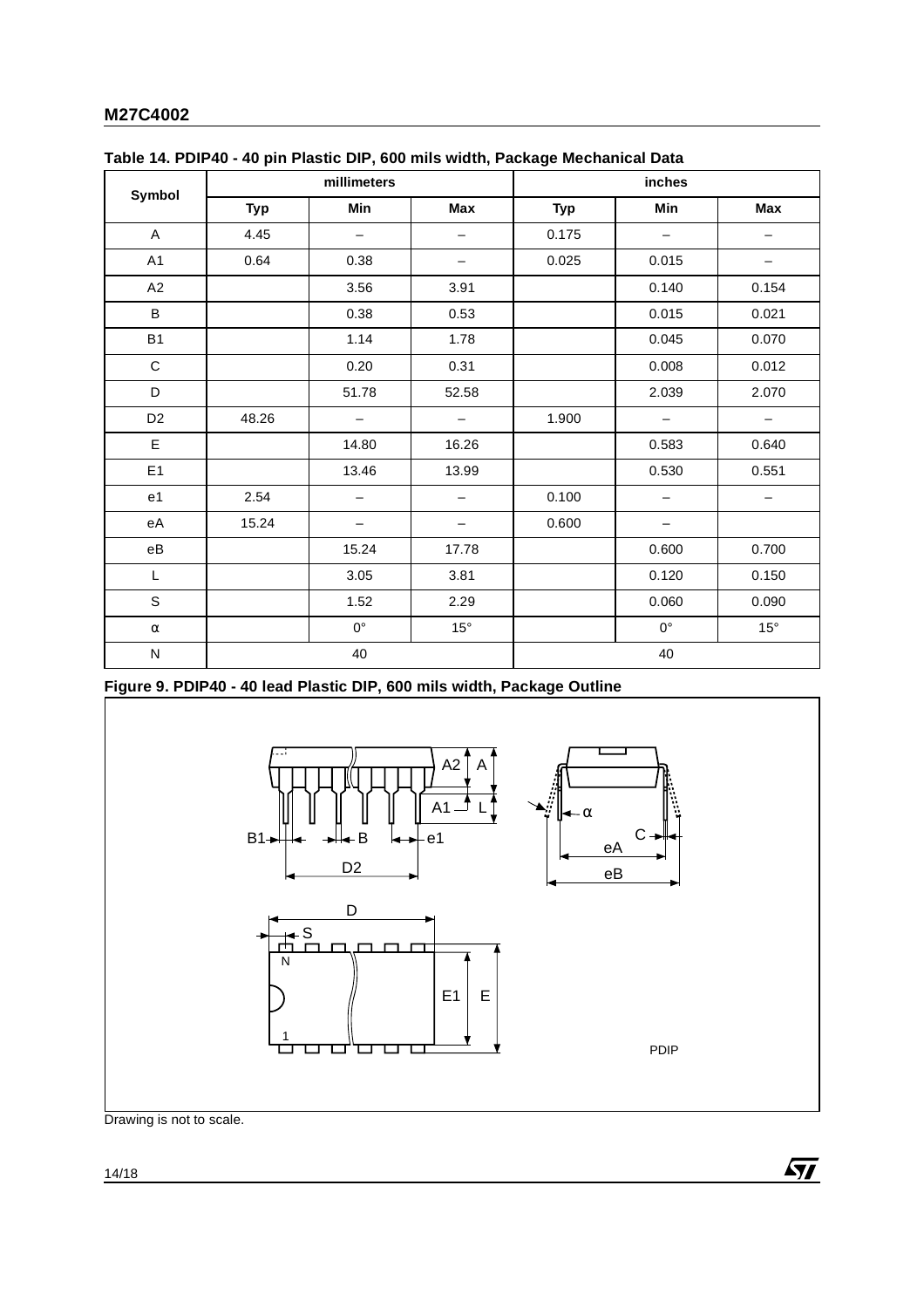| Symbol         | millimeters |                          |                          | inches     |                          |                          |
|----------------|-------------|--------------------------|--------------------------|------------|--------------------------|--------------------------|
|                | <b>Typ</b>  | Min                      | Max                      | <b>Typ</b> | Min                      | Max                      |
| $\mathsf A$    |             | 3.94                     | 4.83                     |            | 0.155                    | 0.190                    |
| A1             |             | 2.29                     | 3.05                     |            | 0.090                    | 0.120                    |
| B              |             | 0.43                     | 0.53                     |            | 0.017                    | 0.021                    |
| <b>B1</b>      |             | 0.66                     | 0.81                     |            | 0.026                    | 0.032                    |
| D              |             | 17.40                    | 17.65                    |            | 0.685                    | 0.695                    |
| D <sub>1</sub> |             | 16.00                    | 16.89                    |            | 0.630                    | 0.665                    |
| D <sub>2</sub> |             | 14.74                    | 16.26                    |            | 0.580                    | 0.640                    |
| D <sub>3</sub> | 12.70       | $\qquad \qquad -$        |                          | 0.500      | —                        | —                        |
| E              |             | 17.40                    | 17.65                    |            | 0.685                    | 0.695                    |
| E1             |             | 16.00                    | 16.89                    |            | 0.630                    | 0.665                    |
| E <sub>2</sub> |             | 14.74                    | 16.26                    |            | 0.580                    | 0.640                    |
| E <sub>3</sub> | 12.70       | $\overline{\phantom{0}}$ | $\overline{\phantom{0}}$ | 0.500      | $\overline{\phantom{0}}$ | $\overline{\phantom{0}}$ |
| e              | 1.27        | -                        |                          | 0.050      | —                        |                          |
| K              | 10.16       |                          |                          | 0.400      |                          |                          |
| ${\sf N}$      |             | 44                       |                          |            | 44                       |                          |
| CP             |             |                          | 0.10                     |            |                          | 0.004                    |

## **Table 15. JLCC44W - 44 lead Leadless Ceramic Chip Carrier, square window, Package Mechanical Data**

**Figure 10. JLCC44W - 44 lead Leadless Ceramic Chip Carrier, square window, Package Outline**

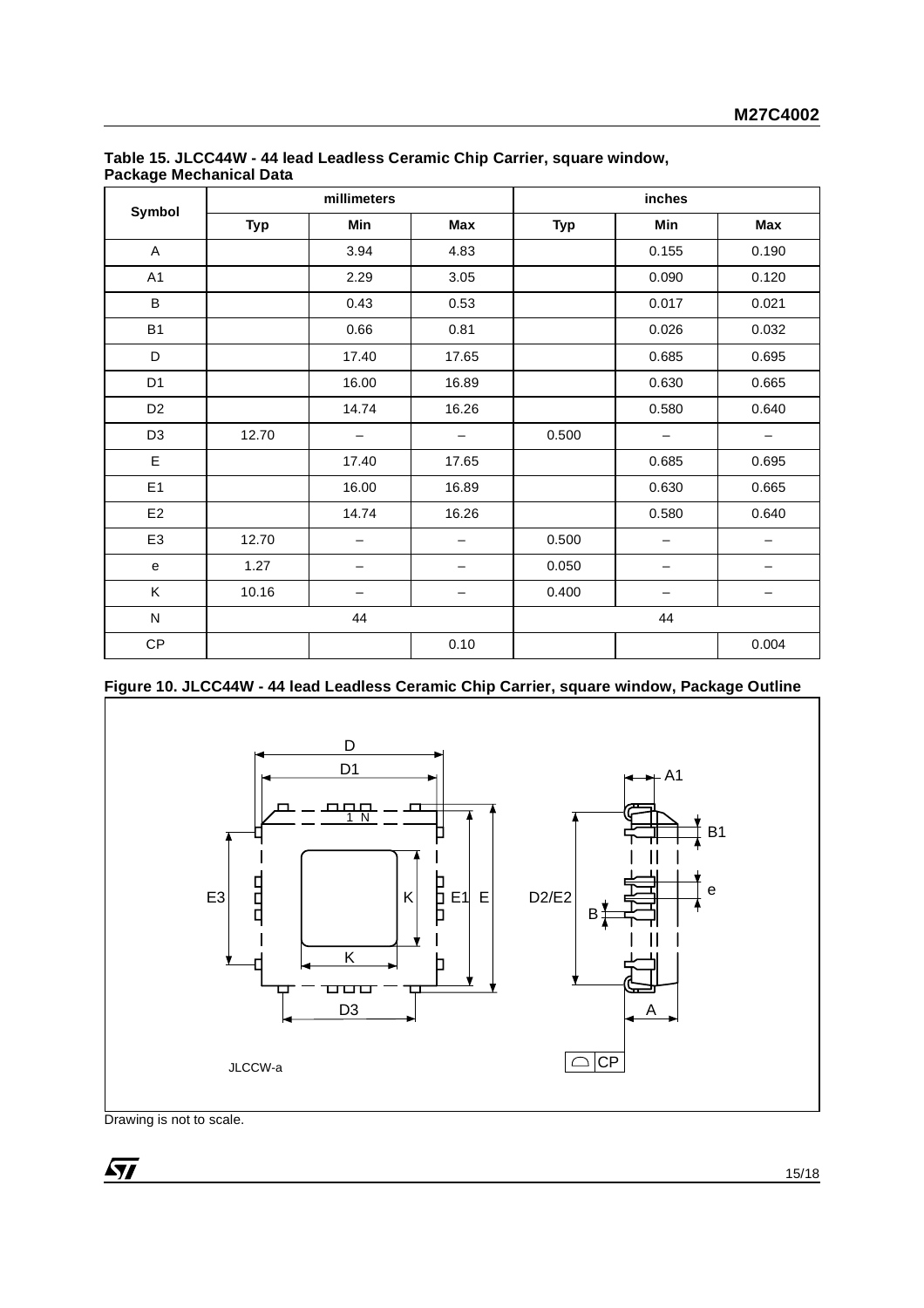| Symbol         |            | millimeters       |                   |            | inches            |                          |  |
|----------------|------------|-------------------|-------------------|------------|-------------------|--------------------------|--|
|                | <b>Typ</b> | Min               | Max               | <b>Typ</b> | Min               | Max                      |  |
| A              |            | 4.20              | 4.70              |            | 0.165             | 0.185                    |  |
| A1             |            | 2.29              | 3.04              |            | 0.090             | 0.120                    |  |
| A2             |            |                   | 0.51              |            | —                 | 0.020                    |  |
| B              |            | 0.33              | 0.53              |            | 0.013             | 0.021                    |  |
| <b>B1</b>      |            | 0.66              | 0.81              |            | 0.026             | 0.032                    |  |
| D              |            | 17.40             | 17.65             |            | 0.685             | 0.695                    |  |
| D <sub>1</sub> |            | 16.51             | 16.66             |            | 0.650             | 0.656                    |  |
| D <sub>2</sub> |            | 14.99             | 16.00             |            | 0.590             | 0.630                    |  |
| E              |            | 17.40             | 17.65             |            | 0.685             | 0.695                    |  |
| E1             |            | 16.51             | 16.66             |            | 0.650             | 0.656                    |  |
| E <sub>2</sub> |            | 14.99             | 16.00             |            | 0.590             | 0.630                    |  |
| ${\bf e}$      | 1.27       | $\qquad \qquad -$ | $\qquad \qquad -$ | 0.050      | $\qquad \qquad -$ | $\overline{\phantom{m}}$ |  |
| F              |            | 0.00              | 0.25              |            | 0.000             | 0.010                    |  |
| ${\sf R}$      | 0.89       | $\qquad \qquad -$ | $\qquad \qquad -$ | 0.035      | $\qquad \qquad -$ | $\qquad \qquad -$        |  |
| ${\sf N}$      |            | 44                |                   |            | 44                |                          |  |
| CP             |            |                   | 0.10              |            |                   | 0.004                    |  |

## **Figure 11. PLCC44 - 44 lead Plastic Leaded Chip Carrier, Package Outline**



 $\sqrt{M}$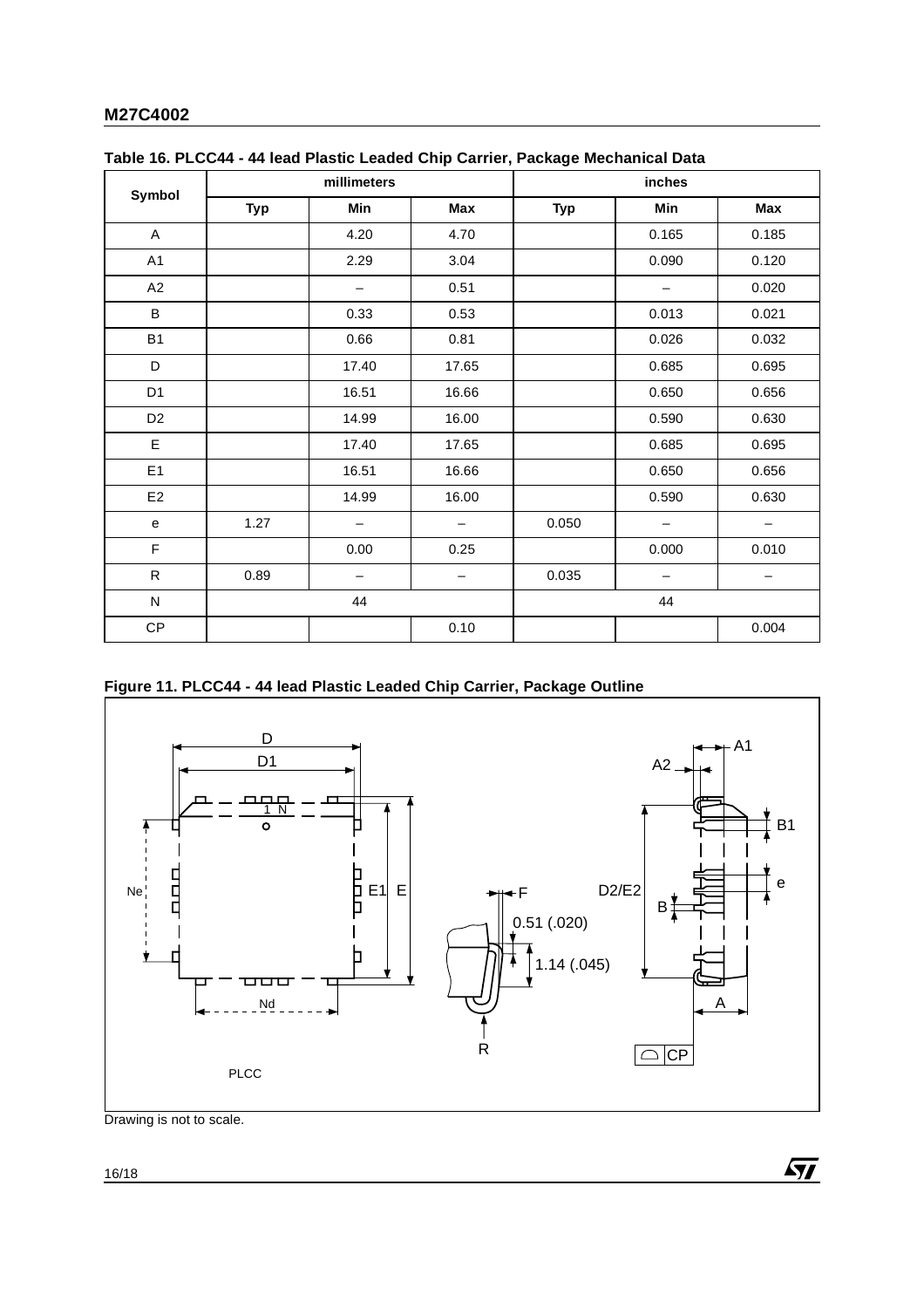|                |            | millimeters |             | inches     |             |             |
|----------------|------------|-------------|-------------|------------|-------------|-------------|
| Symbol         | <b>Typ</b> | Min         | Max         | <b>Typ</b> | Min         | Max         |
| A              |            |             | 1.20        |            |             | 0.047       |
| A1             |            | 0.05        | 0.15        |            | 0.002       | 0.006       |
| A2             |            | 0.95        | 1.05        |            | 0.037       | 0.041       |
| B              |            | 0.17        | 0.27        |            | 0.007       | 0.011       |
| $\mathbf C$    |            | 0.10        | 0.21        |            | 0.004       | 0.008       |
| D              |            | 19.80       | 20.20       |            | 0.780       | 0.795       |
| D <sub>1</sub> |            | 18.30       | 18.50       |            | 0.720       | 0.728       |
| E              |            | 9.90        | 10.10       |            | 0.390       | 0.398       |
| e              | 0.50       | -           | —           | 0.020      |             | —           |
| L              |            | 0.50        | 0.70        |            | 0.020       | 0.028       |
| $\alpha$       |            | $0^{\circ}$ | $5^{\circ}$ |            | $0^{\circ}$ | $5^{\circ}$ |
| ${\sf N}$      |            | 40          |             |            | 40          |             |
| СP             |            |             | 0.10        |            |             | 0.004       |

**Table 17. TSOP40 - 40 lead Plastic Thin Small Outline, 10 x 20 mm, Package Mechanical Data**

**Figure 12. TSOP40 - 40 lead Plastic Thin Small Outline, 10 x 20 mm, Package Outline**